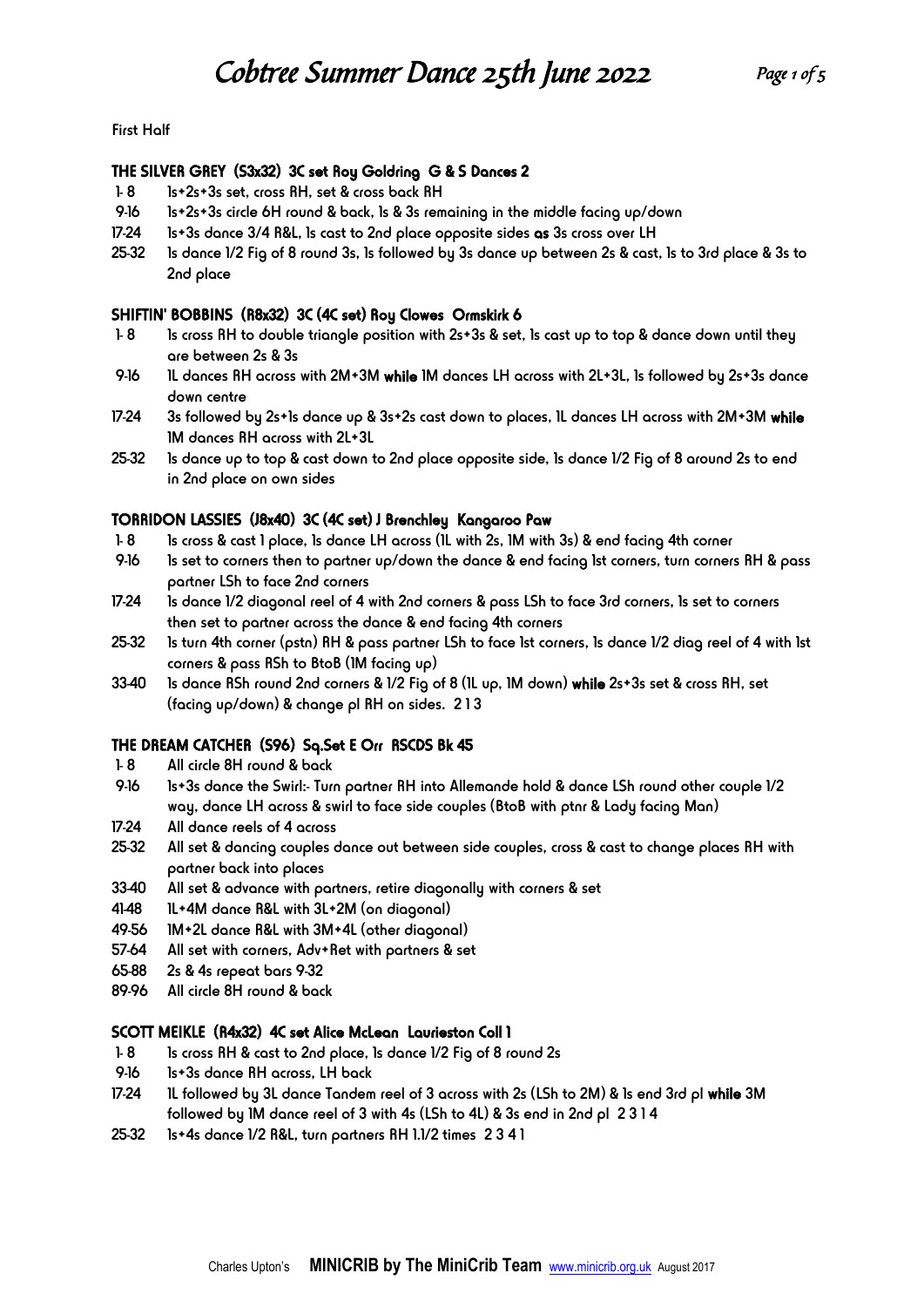# HOOPER'S JIG (J8x32) 3C (4C set) MMM 2

- 1- 8 All clap & 1s cross passing RSh, cast to 2nd place & dance RH across with 3s
- 9-16 All clap & 1s cross passing RSh, cast to 1st place & dance LH across with 2s
- 17-24 1M+3L change places RH & 1L+3M change places RH (as 1M+3L loop round), 1M+3L change places RH (as 1L+3M loop round) & 1L+3M cross LH 1L ending in 2nd place (as 1M casts to 2nd pl)
- 25-32 2s+1s dance R&L

# KENTISH GOLD (S3x40) 3C Dick Barford 2021

- 1-6 1s dance Reflection 6 bar reels of 3 on own side 1s dancing out & down, 2s dancing in & up and 3s dancing out & up to start (1L & 2L pass Right Shoulder while 1M & 2M pass Left Shoulder at start), 2nd couple finish the reel in 1st place and 3rd couple back in original place.
- 7-8 1s pass left shoulder in 2nd place to end facing 1st corner
- 9-16 1s dance 'Modified Hello Goodbye setting'
	- 9-10 set to 1st corner

11-12 1s dance clockwise back to back with partner to face own 2nd corner

13-14 set to 2nd corner

15-16 1s dance clockwise back to back to finish facing out in 2nd place on own side.

- 17-24 2s, 1s and 3s dance Promenade Chain Progression 17-181s dance Clockwise to finish 1L in middle below 3rd place & 1M in middle above 1st place while 2s & 3s turn partner Right Hand 3/4 (all finish in line in the centre of the set) 19-22 1M & 2L and 1L & 3M taking Promenade hold dance clockwise  $1/z$  way round set while 2M & 3L turn Left Hand 11/2 times 23-24 1s dance clockwise to 2nd pace own side while 3s & 2s turn partner Right Hand 3/4 to finish in the order 3s, 1s, 2s all in promenade hold, facing up.
- 25-32 3s, 1s, 2s dance an Allemande to finish 2s, 1s, 3s all on own sides.
- $33-40$  1s & 3s (bottom 2 couples) set and dance  $\frac{3}{4}$  rights and lefts to finish in the order 2, 3, 1.

# RAMADAN-CE (R8x32) 3C (4C set) John Drewry Turkish Set

- 1-8 1s dance Inveran Reels with 2s+3s
- 9-16 1s cross RH, cast 1 place & turn RH to face 1st corners
- 17-24 1s dance RSh round 1st corner, pass RSh & dance RSh round 2nd corner to end 2nd place opposite side while 1st corners dance in, 1/2 turn RH, twirl & dance out to each others place, 2nd corners dance similarly. (3)(1)(2)
- 25-32 1s dance 1/2 LSh reels of 3 across (Man at top with 3s & Lady at bottom with 2s), 1s dance 1/2 RSh reels of 3 on own sides (Man Down, Lady up)

# ST ANDREW'S FAIR (J8x32) 3C (4C set) Roy Goldring 5 SCDs

- 1- 8 1s cross RH, cast 2 places, cross LH below 3s & cast up to 2nd place own sides
- 9-16 2s+1s+3s 1/2 turn RH retain hands & all set (M face down & L up) 2L leads Ladies across & down own side while 3M leads Men across & up
- 17-24 3s+1s+2s circle 6H round & back
- 25-32 3s+1s+2s 1/2 turn LH retain hands & all set (M face up & L down) 2L leads Ladies across & up own side while 3M leads Men across & down

# MAIRI'S WEDDING (R8x40) 3C (4C set) Cosh 22 SCDs

- 1-8 1s turn RH & cast to 2nd place, 1s turn LH to face 1st corners
- 9-16 1s dance 1/2 diagonal reel of 4 with 1st corners, 1s dance 1/2 diagonal reel with 2nd corners
- 17-24 1s dance 1/2 diagonal reel with 3rd corner (pstns), 1/2 diagonal reel with 4th corner (pstns)
- 25-32 1s dance reel of 3 across (Lady with 2s, Man with 3s LSh to 1st corner)
- 33-40 2s+1s+3s circle 6H round & back

Interval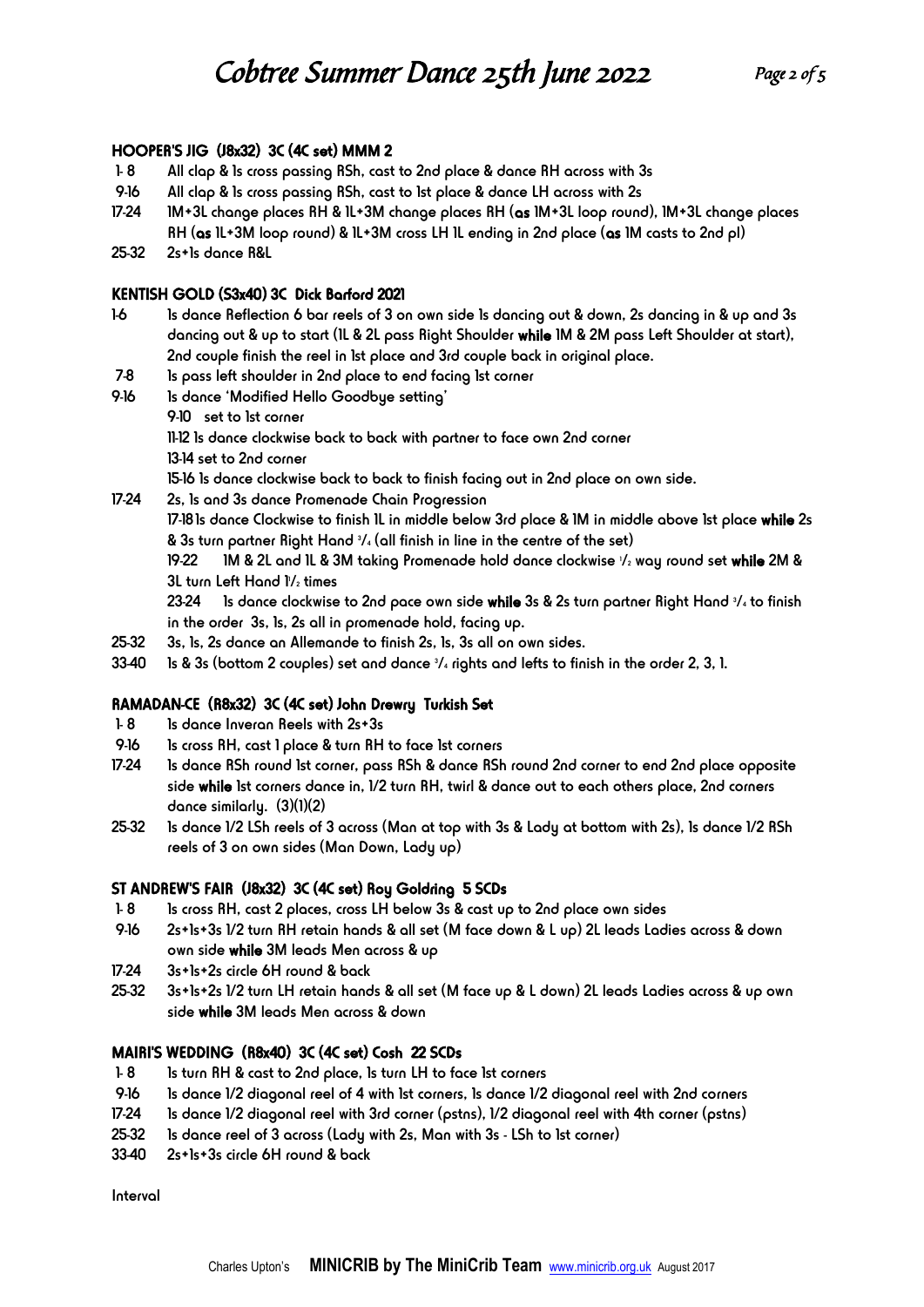#### CITY OF BELFAST (S3x32) 3C set L Mullholland Belfast Diamond Jubilee Bk

- 1- 8 1s dance 1/2 Fig of 8 round 2s, 1L+2M turn RH 1.1/4 times while 1M+2L turn LH 1.1/4 times & 1s end BtoB facing opp sides
- 9-16 1s+2s dance reel of 4 across & 2s end in 1st places while 1s pass LSh to face 1st corners
- 17-24 1s set to 1st corner & 2nd corner ending (turning to right) between corners, all set & 1s cross RH
- 25-32 1s+3s dance Espagnole:- `25-26 1s+3s cross (Ladies lead across RH passing between Men) with Ladies changing places RH `27-28 1s+3s cross back (Men lead across RH between Ladies) with Men changing places RH `29-32 3s turn RH as 1s turn LH to end 2 3 1

# THE REEL OF THE ROYAL SCOTS (R8x32) 3C (4C set) Roy Goldring RSCDS Leaflet Dances 27

- 1- 8 1s 1/2 turn 2s on sides (1M RH 1L LH) to face out, 2s+1s+3s set, 1s 1/2 turn 3s on sides (1M LH 1L RH) end 3s facing out & 2s+3s+1s set
- 9-16 1s followed by 3s dance up between 2s, cast down 1 place, dance in & 1s cast up to 2nd place 3s end in 3rd place
- 17-24 1s turn 1st corners RH, pass partner RSh turn 2nd corners RH & cross passing partner RSh to 2nd place own sides
- 25-32 2s+1s+3s circle 6H round & back

#### THE BEES OF MAGGIEKNOCKATER (J4x32) 4C set John Drewry Canadian Bk

- 1-8 1s cross RH & cast 1 place, dance RH across with 3s & end 1M+3L also 1L+3M in prom hold facing out to pass corner person RSh
- 9-24 All dance 4x1/2 Reels of 3 on sides (to right to start, then left, right & left) with 1s+3s changing partners in centre at end of each 1/2 Reel to progress Men clockwise & Ladies anticlockwise. End in centre 1s facing down & 3s facing up
- 25-32 1s dance between 3s turning 3s with nearer hand 1.1/2 times, crossing over to own sides & turn 4th person 1.1/2 times (Men RH & Ladies LH)

#### MISS CATHERINE ANN (S3x32) 3C Set David G Queen Queen Coll 1

- 1-8 1L+2L Set+Link while 1M+2M Reverse Set+Link, 1s dance 1/2 Fig of 8 round 2s
- 9-16 1M+3L Set+Link while 1L+3M Reverse Set+Link, 1s dance 1/2 Fig of 8 round 3s
- 17-24 2s+3s+1s petronella turn into centre & set to partners, 1/2 turn 2H & petronella turn back to sides for…
- 25-32 2s+3s+1s circle 6H round & back

# STAIRCASE IN STYRIA (R5x40) 5C set M Gray

- 1-8 1s+2M also 3s+4M dance RH across, 1s+2L also 3s+4L dance LH across
- 9-16 1s+4M also 3s+5M dance RH across, 1s+4L also 3s+5L dance LH across & 1L also 3L end facing out Ladies side with partners behind them
- 17-24 1s & 3s dance out Ladies' side & cast up 1 place, cross to Mens side & cast up to original place Ladies looping round by the right
- 25-32 1s cross & cast 1 place, 1s followed by 3s dance up & cast (1s to 3rd place, 3s to 2nd place)
- 33-40 1s cross & cast 1 place, 1s followed by 5s dance up & cast (1s to 5th place, 5s to 4th place). 2 3 4 5 1 NB – No stepping up or down until bar 27

# JENNIFER'S JIG (J8x32) 3C (4C set) John Drewry Silver City Bk

- 1- 8 1s+2s+3s set cross RH, set & cross back RH
- 9-16 1s+2s dance double Fig of 8 (1s cross down to start)
- 17-24 1s dance Inveran reels with 2s+3s
- 25-32 1s followed by 2s lead down 3 steps, turn RH (3 bars) & 2s lead up followed by 1s to new places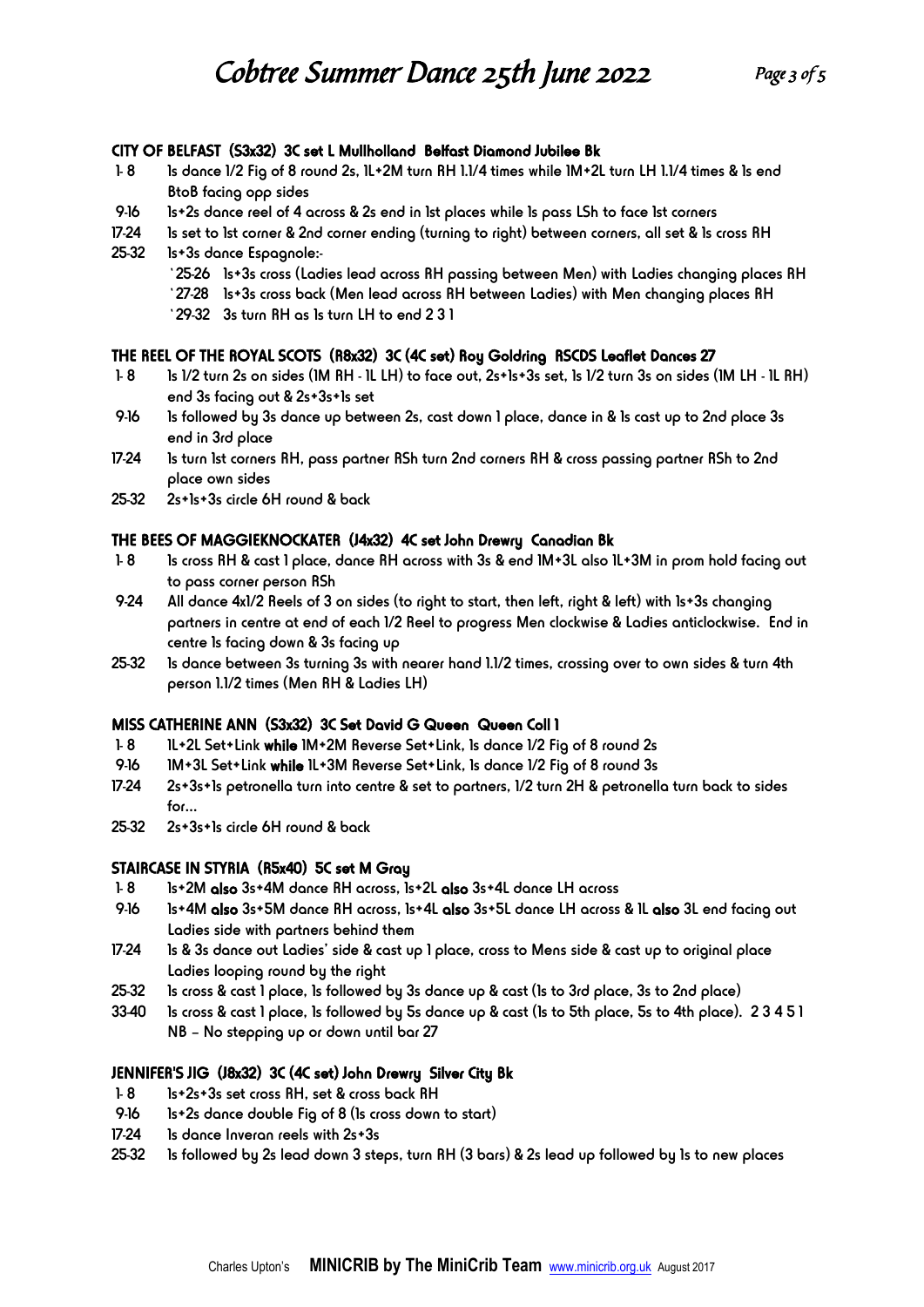#### THE BELLE OF BON ACCORD (S4x32) 4C set John Drewry Deeside Bk 2

- 1- 8 1L & 3L cross down 1 pl & cast up on opp side into centre as 1M & 3M dance across & cast down into centre, 1s+2s & 3s+4s dance RH across
- 9-16 1s & 3s dance reel of 4 up & down centre of dance
- 17-24 1s & 3s 3/4 turn RH to face up while 2s & 4s dance up on sides & turn in to face down & all set, all circle 4H round to left & end on sides
- 25-32 1s & 3s lead up between 2s/4s crossing over & cast down 1 place, 1s & 3s turn 2H & 1s dance down to 4th place as 3s cast up on own sides to 2nd pl

# A TRIP TO BAVARIA (R4x32) 4C set J MacGregor-Brown Guide To SCD (ex-Collins)

- 1-4 1s & 4s cross RH while 2s+3s dance 1/2 RH across, 1s+3s & 2s+4s change places LH on sides
- 5- 16 Repeat 1-4 another 3 times (end cpls cross RH, middle cpls 1/2 RH across; cpls in 1st+2nd place also 3rd+4th place change places LH) All finish in original places
- 17-24 1s set to 2s & cross over to face 3s, set & cross to face 4s
- 25-32 1s set to 4s & cross over to 4th place on opposite sides, all Adv+Ret 2 steps & 1s change places RH (2H popular) to retire to own sides

# THE LUCKENBOOTH BROOCH (J8x32) 3C (4C set) John Bowie Dickson Glendarroch Sh 28

- 1-8 1s in prom hold (Lady on Man's left) dance reel of 3 with 2s (RSh to 2M) & end facing 3M
- 9-16 1s dance reel with 3s (RSh to 3M) ending with 1s dancing across to Men's side
- 17-24 1M casts up & 1L dn into centre & dance out Ladies side, 1M cast up & 1L dn to end 1M b'tw'n 2s facing dn & 1L+3s face up as 2s+3s dance R&L
- 25-32 2s+1s+3s set twice, 1s turn RH 1.3/4 times to 2nd places

# THE IRISH ROVER (R8x32) 3C (4C set) James Cosh 22 SCDs

- 1-8 1s dance down below 3s & cast up to 2nd place own sides, 1L dances RH across with 2s while 1M dances RH across with 3s
- 9-16 1s dance 1/2 diagonal reel of 4 with 1st corners, 1/2 reel with 2nd corners & 1/2 turn LH in centre to face 1st corners
- 17-24 1s dance reels of 3 across giving LSh to 1st corners ending in 2nd place own sides
- 25-32 1s dance Diag R&L (1M crossing down & 1L crossing up to start)

Extras / Alternatives

# THE MINISTER ON THE LOCH (S3x32) 3C set Roy Goldring 24 G & S Dances

- 1-8 1s+2s dance Diamond Poussette
- 9-16 1s dance down for 2 steps, turn 2H, dance up to top & turn 2H
- 17-24 1s+3s dance double Fig of 8 round 2s with 1s casting to start
- 25-32 1M+2M turn LH 1.1/2 times while 1L+2L turn RH 1.1/2 times, 1M+3M turn RH 1.1/2 times while 1L+3L turn LH 1.1/2 times

# WEST'S HORNPIPE (R4x32) 4C set 5 Traditional SCDs 1965

- 1-8 1s cross down & dance reflection reels of 3 on opposite sides
- 9-16 1s cross down to dance reflection reels of 3 on own sides
- 17-24 1s lead down the middle & back to top (1s end facing 2s diagonally)
- 25-32 1s set to 2s & dance down to 4th place, 4s+1s circle 4H round to left

# INCHMICKERY (J5x32) 5C set Roy Goldring 14 Social Dances

- 1-8 1s+2s circle 4H round to left, 1s dance in & cast to 3rd place
- 9-16 1s dance RH across (1L with 3s & 1M with 4s), pass RSh & dance LH across with other couple 2 3 1 4 5
- 17-24 1L+2M (at top) also 1M+5L (at bottom) turn RH, 1L+5M (at bottom) also 1M+2L (at top) turn LH (1s end 3rd place own side)
- 25-32 1s dance in & cast to 5th place, 5s+1s circle 4H round to right. 2 3 4 5 1